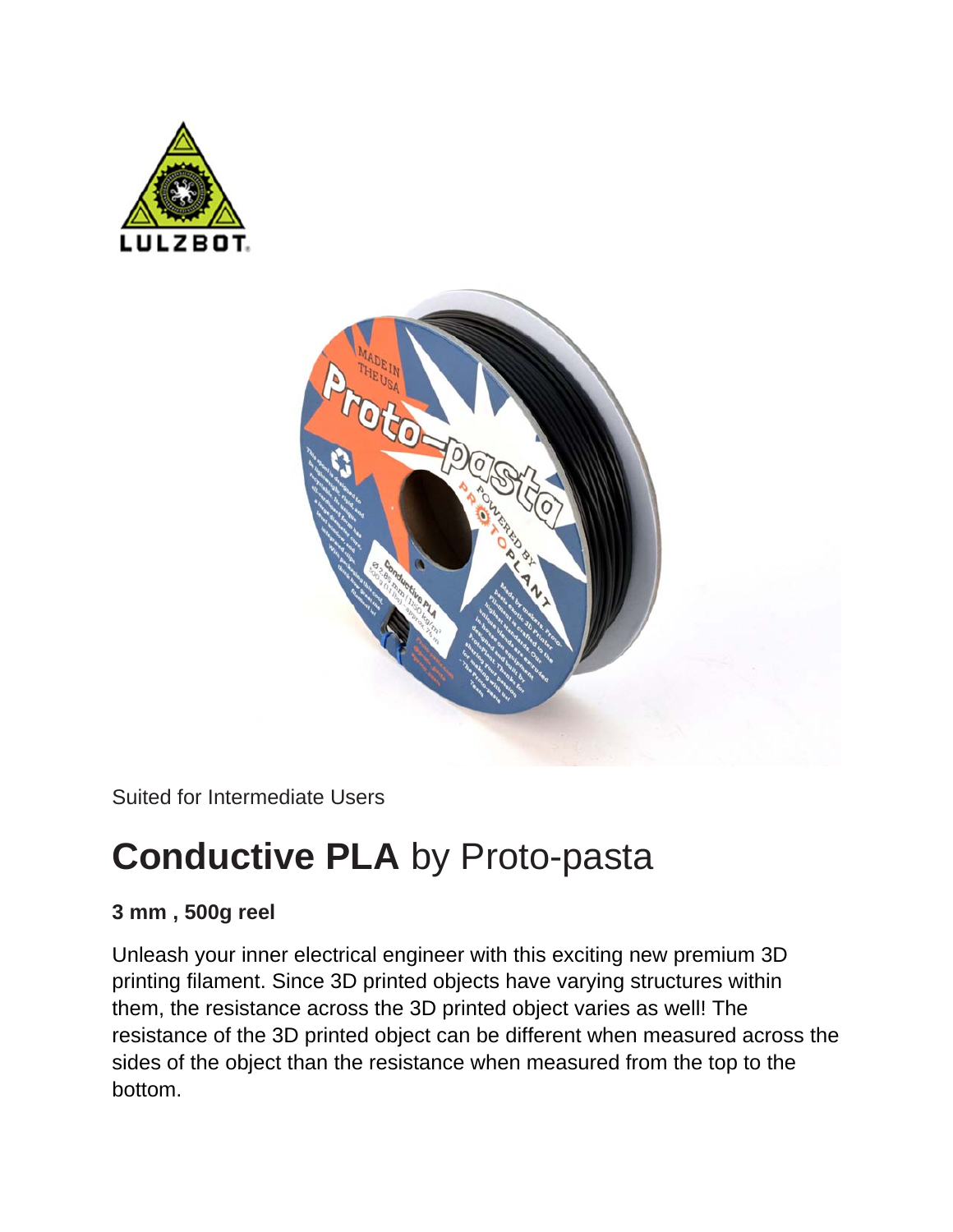## PRODUCT ALERT (2)

Compatibility Alert:

Due to the carbon powder blended into this filament, we strongly recommend using a LulzBot Tool Head with a .5mm nozzle for optimal 3D printing performance.

Prolonged use:

While our internal testing with the LulzBot Hexagon Hot End has not encountered measurable wear on the tool head, pay attention for any print quality changes.

*Works with:* LulzBot Mini, LulzBot TAZ 6, LulzBot TAZ 5, LulzBot TAZ/Mini Aerostruder, LulzBot TAZ Dual Extruder, LulzBot TAZ FlexyDually, LulzBot Hexagon, LulzBot TAZ 6 Hexagon, LulzBot TAZ 5 Hexagon, LulzBot Budaschnozzle

Colors

Black

## **Features**

Use Conductive PLA filament for low-voltage printed-in-place applications such as contacts, switches, and even internal wiring traces. This premium 3D printing filament can also interact with some touch sensors and even touch screens.

Parts & Specifications

*Filament Specifications*

Filament Diameter: 2.85 mm (0.11 inches)